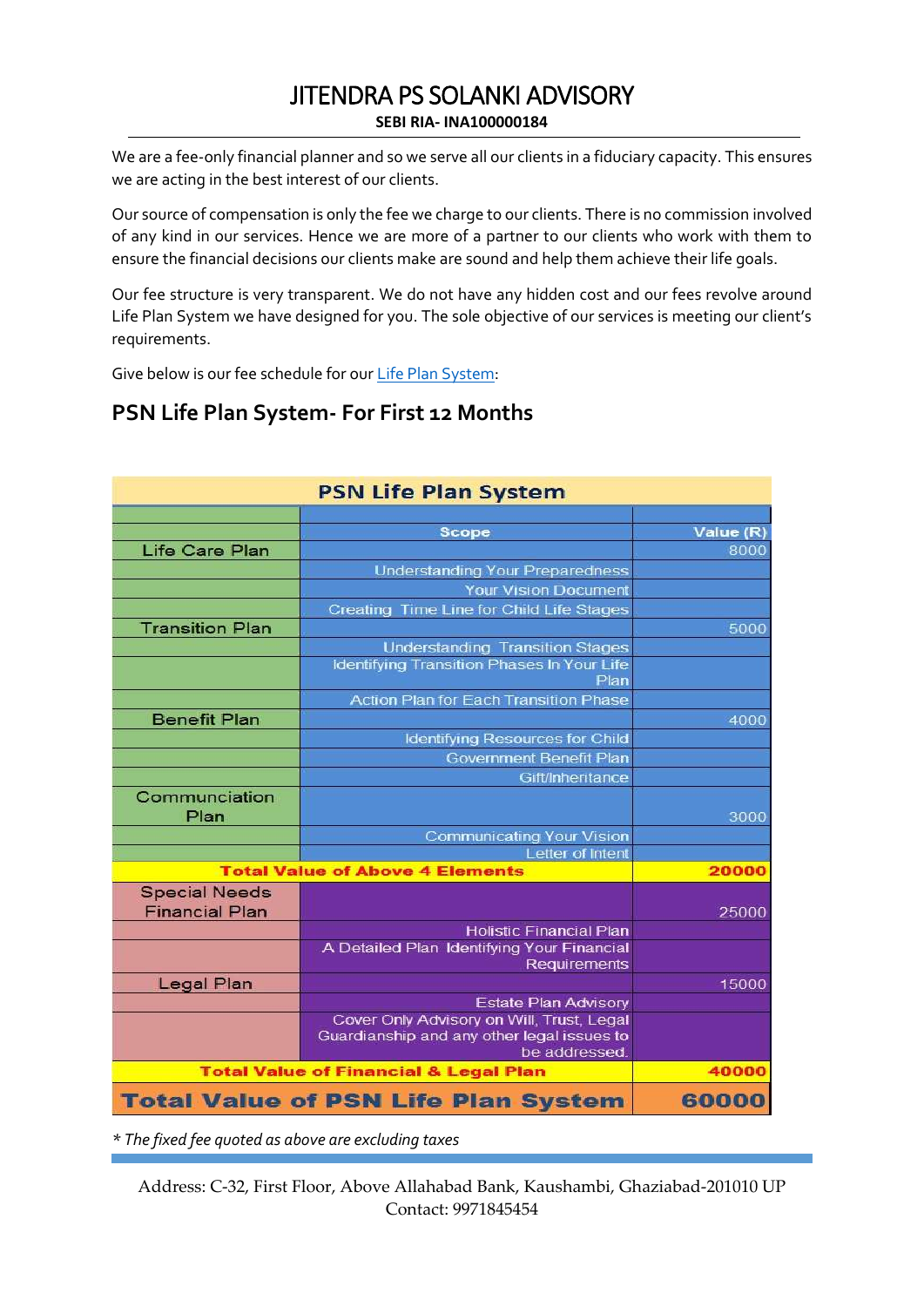*\*\* The fee is payable in 2 instalments at interval of 6 months*

*\*\*We have preferred rates for Single Parents with special needs child to care and groups \*\*\*Financial planning services quoted above are offered by Mr. Jitendra P S Solanki who is a Sebi Registered Investment Adviser under Individual category (Reg. No. INA100000184).* 

### **Services Under [PSN Life Plan System](https://planspecialneeds.com/psn-6-step-life-plan-system/)**

- $\downarrow$  Consultation with Experts on child assessment for various services
- Guidance & Assistance to the family on various processes required for child care- Legal Guardianship, Disability Certificate, Unique Disability Card and Others
- $\ddot{\phantom{1}}$  Guidance and Support in identifying appropriate residential living for the child (Presently in Delhi/NCR. For other cities we will work on case basis)



# **PSN Life Plan System – After First 12 Months**

We have a periodic review system based on the support delivered for various elements covered under Life Plan System. We will discuss in the first year and help you understand the review process under Life Plan System. Based on services still needed for 4 elements we will determine the fee which will be fixed in nature.

# **For Financial Planning and Investment Management**

The fee for financial planning and investment management will be either Retainer Based or based on Assets Under Advice. The fee will be quoted in the first year of the engagement.

All our fees are payable Monthly, Quarterly or Half Yearly.

### **1. Financial Planning**

Whether you are in 20s, 40s, or retired, If you manage your assets and need only financial planning advice we work on a very reasonable fee with you. **We will charge a fixed fee of Rs. 15000 annually**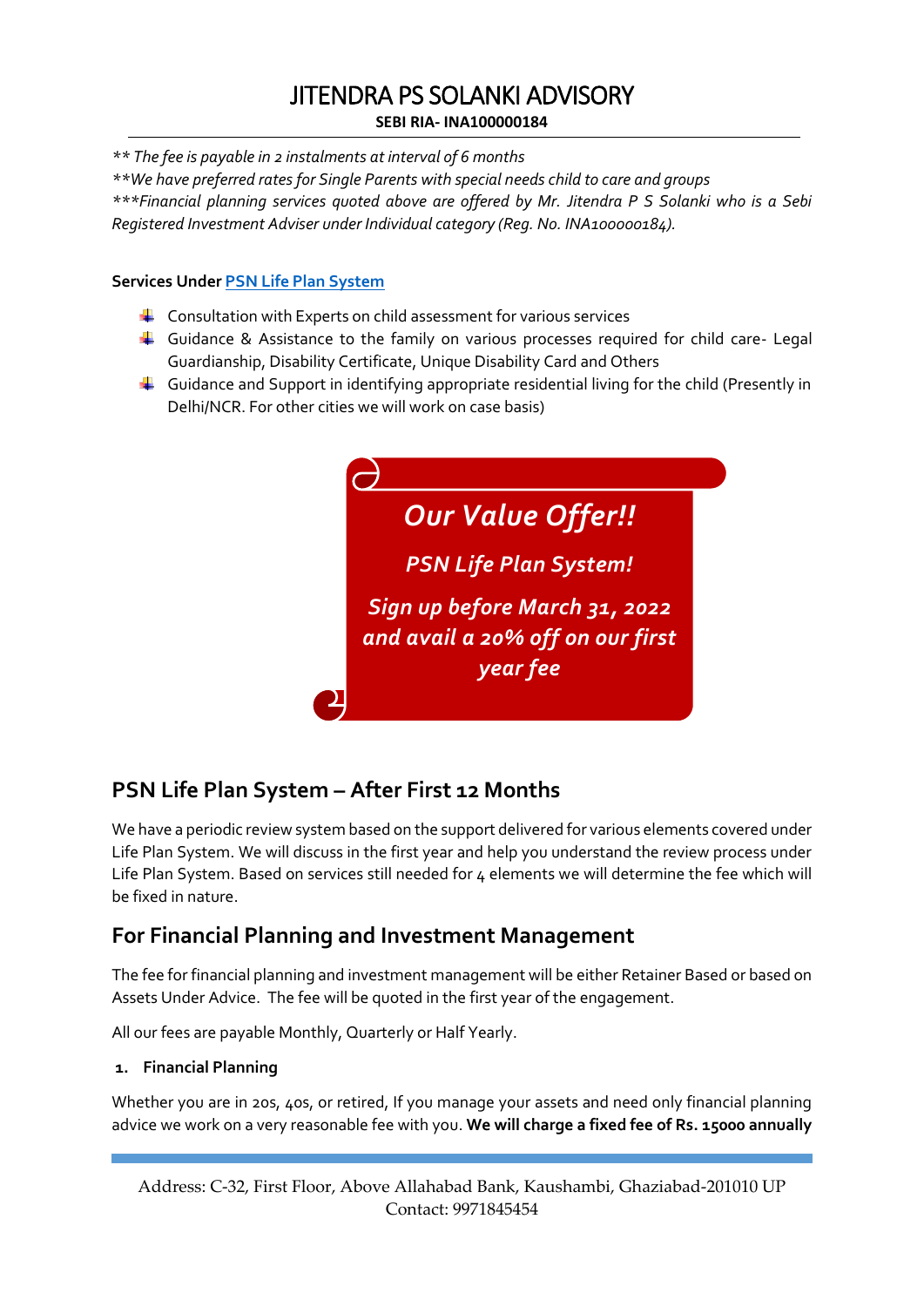and you receive continuous advice on your finances through periodic reviews. Our aim is to ensure your financial objectives remain align with your special needs child requirements.

### **2. Financial Planning and Investment Management**

You may be just starting your investment journey or have accumulated assets. Investment management is a complex world. You need a fiduciary advisor to guide you not only in selecting the right investments but managing it to ensure it remains aligned with your financial objectives. We have services based on your life situations.

### **3. Starting Your Investment Journey**

Whatever life stage you are if you haven't started investing and planning for accumulating assets we help you in your journey. From second year onwards we manage your finances which includes your investments and guide you in planning for your life goals. Here we charge a **monthly retainer of Rs. 2500** till you accumulate assets of Rs. 50 lakh.

### **You Have Accumulated Assets**

If you have accumulated assets of Rs. 50 lakhs and more than the fee for both Financial Planning and Investment Management is as below:

Rs. 5000 per month till your accumulated assets reaches Rs 2.0 cr

% of Assets Under Advice once your assets size is more than Rs 2.0 cr

### **Services:**

- $\leftarrow$  Periodic Review of Financial Plans
- $\ddot{+}$  Periodic reviews of Investments (If opted for asset monitoring)
- $\leftarrow$  Periodic reviews of other elements as decided
- $\ddot{\phantom{1}}$  Full service support on all the elements of PSN Life Plan System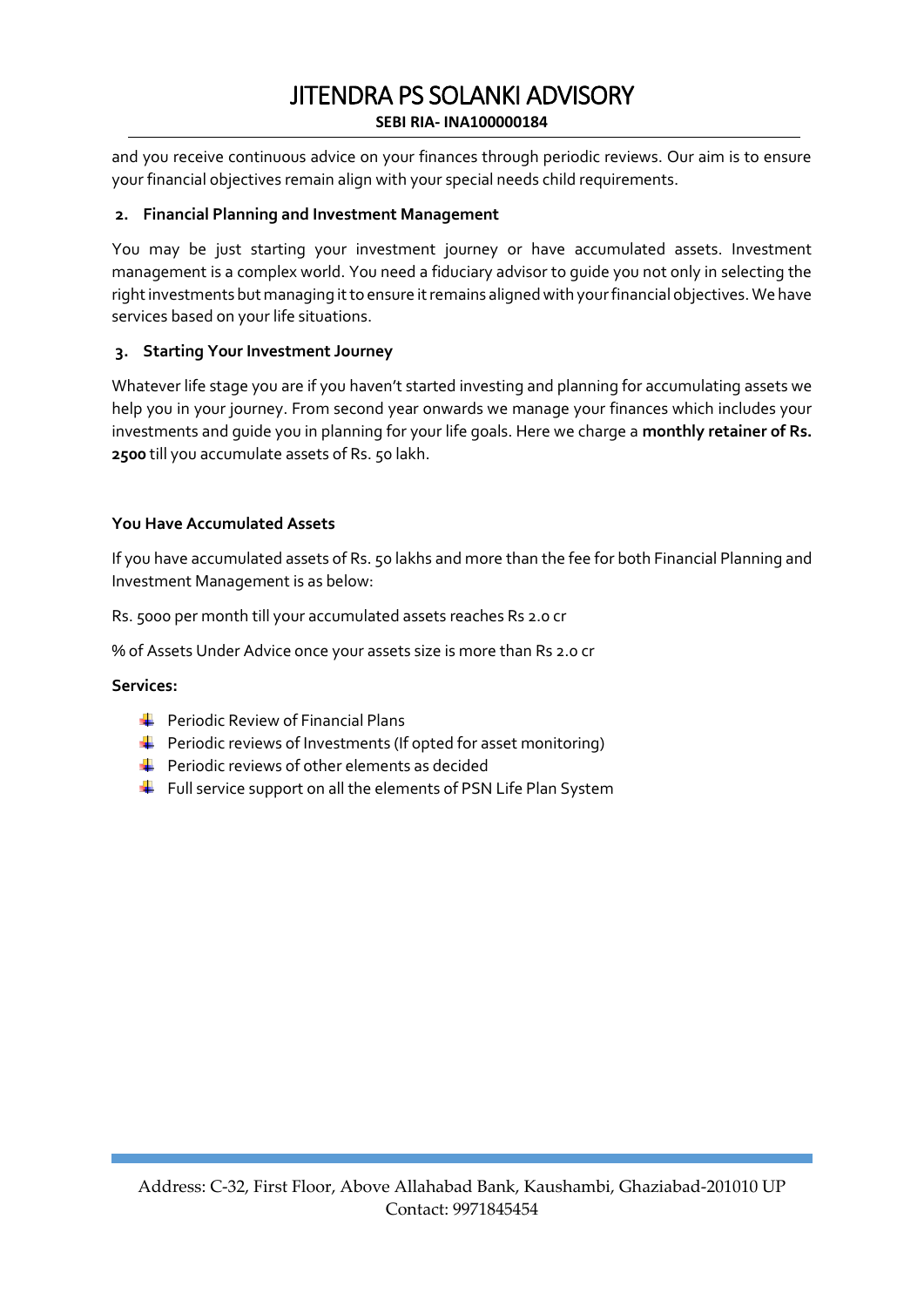Give below is our fee schedule for our **Foundational Planning System**:

# **Foundational Planning System – For First 12 Months**

The fee for foundational planning system in the first year is as below:

Resident Indian– Rs. 25000

Non- Resident Indian – Rs. 40000

*\*All quoted fees are exclusive of Taxes and payable in 2 instalments at an interval of 6 months \*\*We have preferred rates for Single Parents with special needs child to care and groups \*\*\*Financial planning services quoted above are offered by Mr. Jitendra P S Solanki who is a Sebi Registered Investment Adviser under Individual category (Reg. No. INA100000184).* 

### **What is covered in Services –**

- *Financial Plans – Special Needs Member and Other Family Members*
- *Investment Recommendations*
- *Insurance Recommendations*
- *Risk Profiling*
- *Existing Insurance and Investments Analysis*
- *All Goals Analysis – Cost and Funding (Including Special Needs Child)*
- *Tax Planning*
- *Implementation Support (Within Scope of Engagement)*
- *Action Plan*
- *Estate Planning Objectives*
- *Support*
- *Written Report*

### Note:

The client would receive Guidance & Assistance on various processes required for Special Needs Child care within this one year

All fees are subject to revisions every 3 years

*# We work on a Virtual Model also so we can help families across the globe on Special Needs Planning*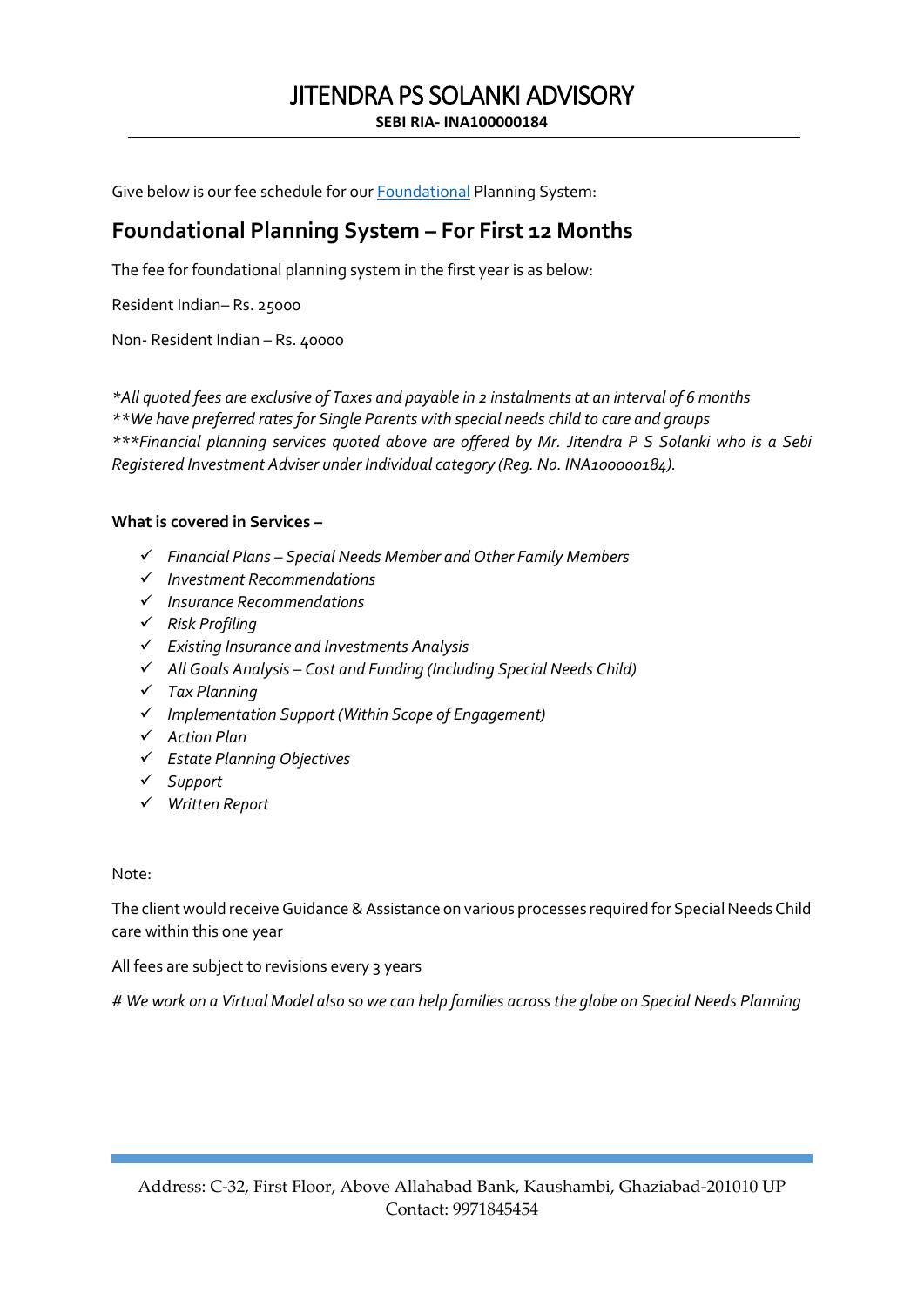# JITENDRA PS SOLANKI ADVISORY

**SEBI RIA- INA100000184**

### **Foundational Planning System- After first 12 Months**

From Second year onwards the client may sign up for our Retainer services. Here we do periodic reviews of the financial plan. Asset Monitoring is included in this service if opted. The fee will be quoted in the first year of the engagement.

### **For Financial Planning and Investment Management**

The fee for financial planning and investment management will be either Retainer Based or based on Assets Under Advice. The fee will be quoted in the first year of the engagement.

All our fees are payable Monthly, Quarterly or Half Yearly.

### **1. Financial Planning**

Whether you are in 20s, 40s, or retired, If you manage your assets and need only financial planning advice we work on a very reasonable fee with you. We will charge a fixed fee of Rs. 15000 annually and you receive continuous advice on your finances through periodic reviews. Our aim is to ensure your financial objectives remain align with your special needs child requirements.

### **2. Financial Planning and Investment Management**

You may be just starting your investment journey or have accumulated assets. Investment management is a complex world. You need a fiduciary advisor to guide you not only in selecting the right investments but managing it to ensure it remains aligned with your financial objectives. We have services based on your life situations.

### **3. Starting Your Investment Journey**

Whatever life stage you are if you haven't started investing and planning for accumulating assets we help you in your journey. From second year onwards we manage your finances which includes your investments and guide you in planning for your life goals. Here we charge a monthly retainer of Rs. 2500 till you accumulate assets of Rs. 50 lakh.

### **4. You Have Accumulated Assets**

If you have accumulated assets of Rs. 50 lakhs and above then the fee for both Financial Planning and Investment Management is as below:

- Monthly Retainer of Rs. 5000 till your accumulated assets reaches Rs 2.0 cr
- % of Assets Under Advice once your assets size is more than Rs 2.0 cr

### **Services**

- $\frac{1}{2}$  Half yearly reviews of Financial Plan and Investments
- $\leftarrow$  Annual review of financial plan
- $\frac{1}{2}$  Assessing need on estate plan documents reviews
- $\bigstar$  Other elements are not covered in this service
- $\frac{1}{2}$  All fees quoted above are subject to review every 3 years.